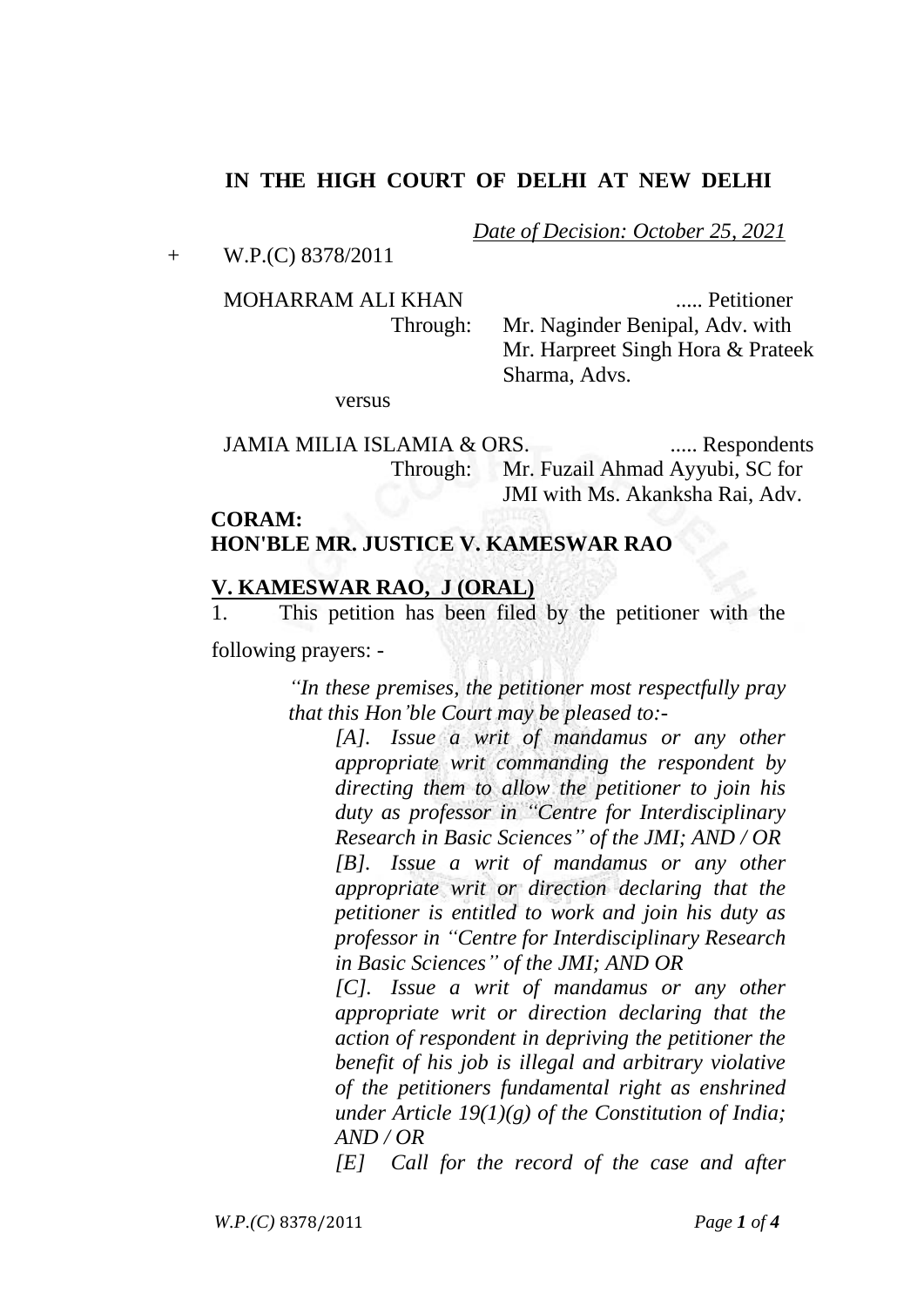*perusal of the same pass an appropriate order or direction declaring the action of respondent as illegal and arbitrary; AND / OR* 

*[F] Pass any appropriate order or direction as may deem fit and proper under the facts and circumstances of the case."*

2. The facts as noted from the writ petition are that the petitioner joined the respondent University as Professor in Mathematics in the year 2007. While working so, he, on February 17, 2010, applied for the post of Professor in King Abdulaziz University, Saudi Arabia, for which he sought 'No Objection Certificate'/grant of Extra Ordinary Leave ('EOL', for short) from the University. The request of the petitioner for EOL was not acceded to in terms of the letter dated August 20, 2010.

3. Mr. Naginder Benipal, learned counsel appearing for the petitioner would submit that the petitioner had met the Vice-Chancellor of the respondent University, who had observed that the request of the petitioner for EOL shall be favourably considered. According to Mr. Benipal, after completing one year of contract service in Saudi Arabia, the petitioner came back to India on August 25, 2011, and reported for duty at the University. But his request for joining was not acceded to, which resulted in the filing of the present petition.

4. Mr. Benipal would submit that the inaction on the part of the University by not allowing the petitioner to join the duties on the ground that the petitioner had resigned from the post before going to Saudi Arabia is untenable as no such order was ever communicated to the petitioner nor the petitioner has followed the process of handing over the charge to the successor.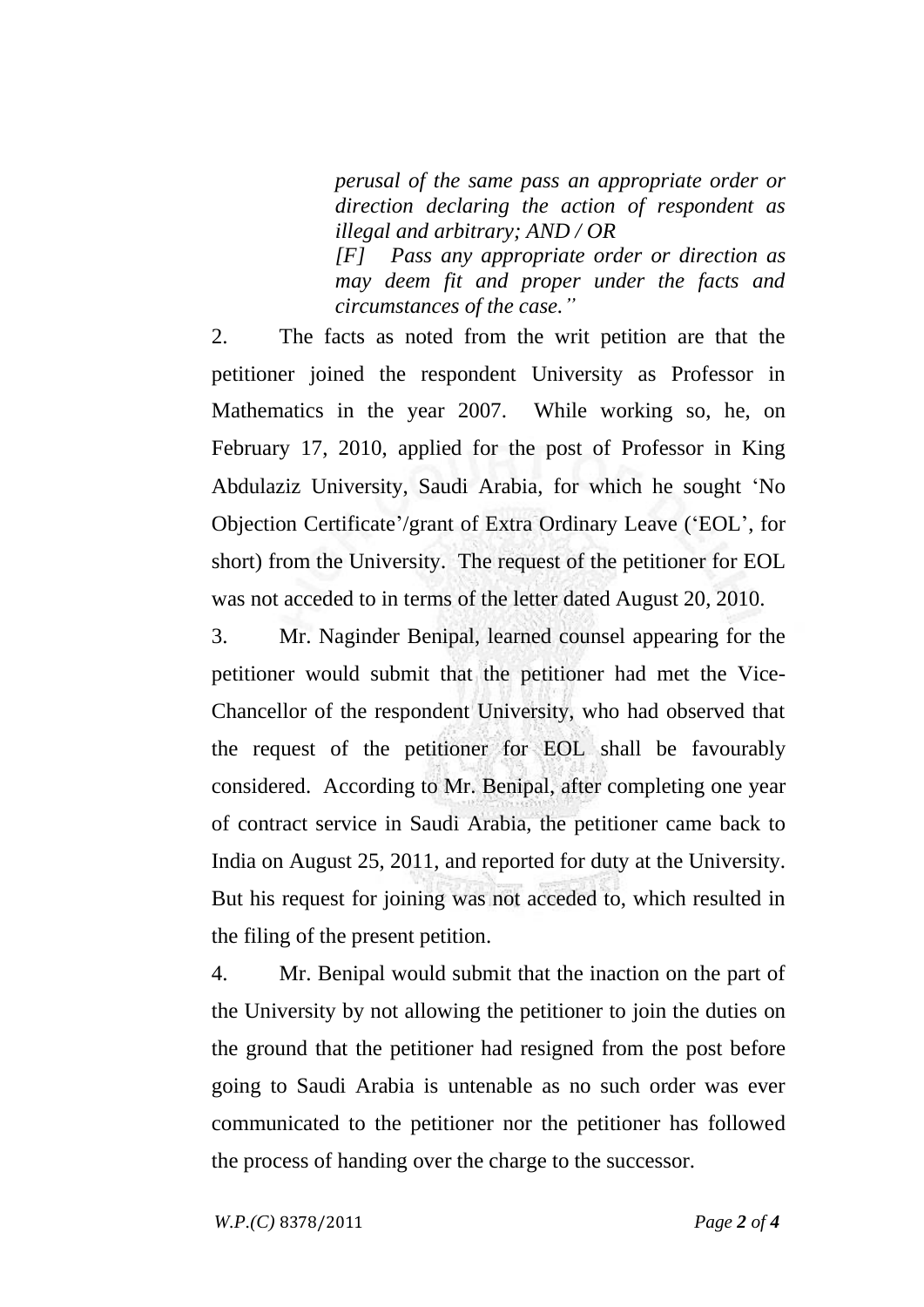5. On the other hand, Mr. Fuzail Ahmad Ayyubi, learned Standing Counsel for the respondent University had by drawing my attention to (Annexure P-7) letter dated September 21, 2010, submitted that the petitioner, though sought EOL alternatively expressed his desire to resign from the post of Professor (Mathematics). The said request of the petitioner was accepted by the competent authority as is seen from the notings on the letter dated September 21, 2010, of the petitioner, and pursuant thereto an office order dated September 29, 2010, was also issued accepting the request of the petitioner to resign. In fact, the petitioner voluntarily left for Saudi Arabia, despite the petitioner's request for EOL having been rejected. So, his departure Saudi Arabia is for the reason that he had tendered his resignation. Having submitted his resignation with open eyes he cannot contest the same today. He has also drawn my attention to Annexure-R(VI) to contend that the request of the petitioner for rejoining his post in the University was also rejected. Mr. Ayyubi seeks the dismissal of the writ petition.

6. Having heard the learned counsel for the parties, and perused the record the only issue which arises for consideration is whether the respondent University could have allowed the petitioner to re-join his duties as Professor (Mathematics). Initially the petitioner had applied for EOL but the same was rejected vide order dated August 20, 2010. It is also seen that his alleged meeting with the Vice-Chancellor of the University did not bear any fruits. He being keen to join his assignment in Saudi Arabia had in the alternative made a request to resign from the